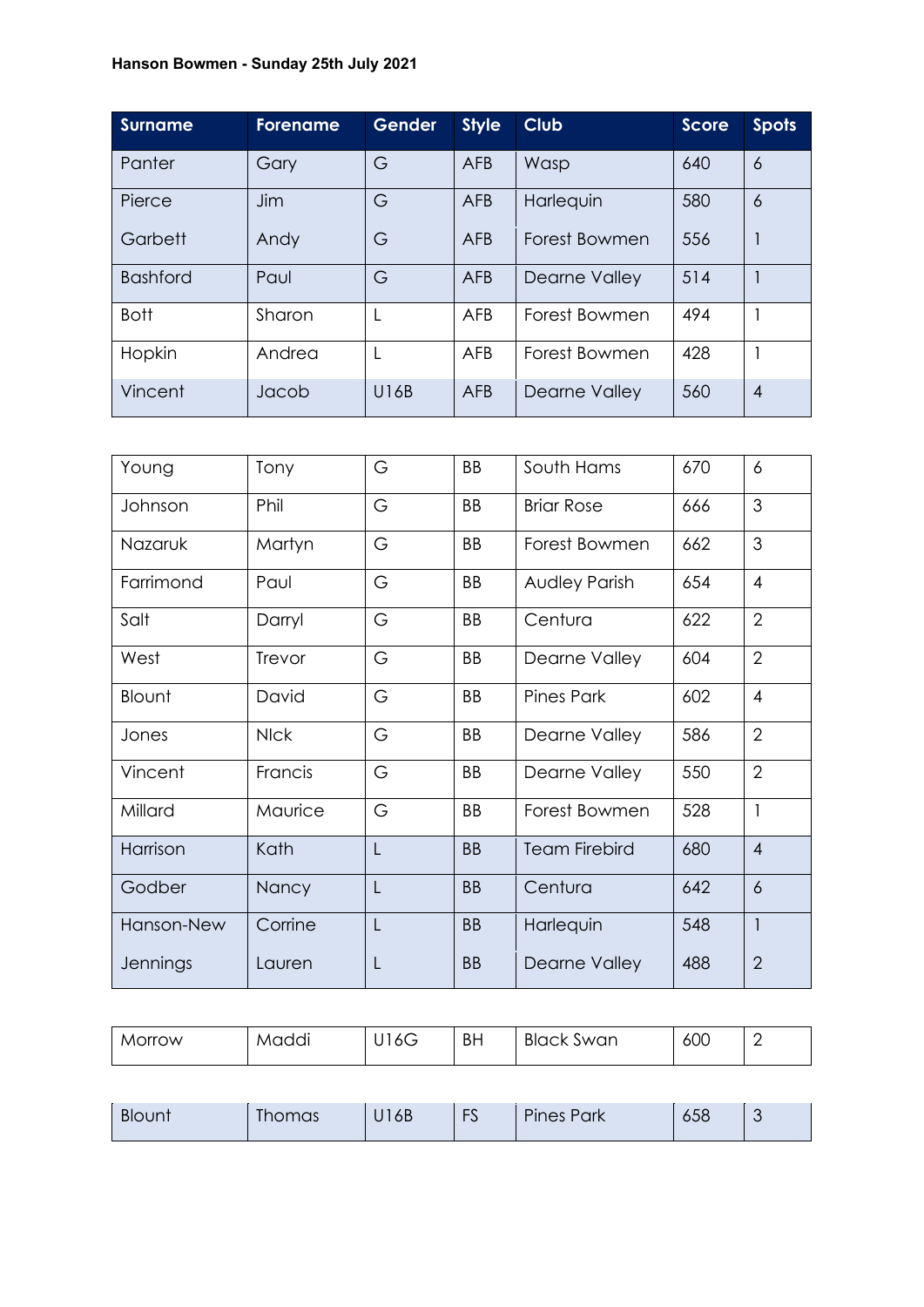## **Hanson Bowmen - Sunday 25th July 2021**

| <b>Surname</b> | <b>Forename</b> | <b>Gender</b> | <b>Style</b> | <b>Club</b>   | <b>Score</b> | <b>Spots</b>   |
|----------------|-----------------|---------------|--------------|---------------|--------------|----------------|
| Hipgrave       | Steve           | G             | <b>HT</b>    | South Hams    | 658          | $\overline{7}$ |
| Kovac          | Ed              | G             | HT           | Albion        | 640          | 6              |
| Moon           | Chris           | G             | <b>HT</b>    | Robin Hood    | 604          | 3              |
| Hulme          | Martin          | G             | HT           | Wasp          | 552          | $\overline{4}$ |
| Nash           | <b>Brain</b>    | G             | HT           | Wasp          | 526          | 1              |
| Lilleker       | Matt            | G             | HT           | Dearne Valley | 512          | 3              |
| Dodman         | Roger           | G             | HT           | Albion        | 502          | $\mathbf{1}$   |
| Dakin          | Paul            | G             | HT           | Wasp          | 476          | $\overline{2}$ |
| Dodman         | Carole          | L             | HT           | Albion        | 512          |                |
| Crossley       | Linda           | L             | HT           | Albion        | 506          |                |
| Moon           | Anne            | L             | HT           | Robin Hood    | 420          |                |

| Adams        | Ken          | G | <b>LB</b> | Duvelle        | 640 | $\overline{2}$ |
|--------------|--------------|---|-----------|----------------|-----|----------------|
| Wood         | Dave         | G | <b>LB</b> | Robin Hood     | 606 | $\overline{2}$ |
| Davis        | <b>Cliff</b> | G | LB        | Kings Norton   | 600 | $\overline{2}$ |
| Dyal         | Tony         | G | LB        | <b>LEFA</b>    | 590 | 5              |
| Hanson-New   | Collin       | G | LB        | Harlequin      | 588 | $\overline{4}$ |
| <b>Baker</b> | Graham       | G | <b>LB</b> | Robin Hood     | 476 |                |
| Atkinson     | Stewart      | G | LB        | Dearne Valley  | 436 |                |
| Richardson   | John         | G | LB.       | SOS            | 434 | 3              |
| Fenyn        | Sue          | L | <b>LB</b> | Albion         | 534 | 3              |
| Hodgkinson   | Kay-Leona    | L | <b>LB</b> | <b>Artemis</b> | 534 | $\overline{2}$ |

| Main   | David | v | PV | Forest Bowmen     | 644 | J |
|--------|-------|---|----|-------------------|-----|---|
| Morrow | Pat   | v | PV | <b>Black Swan</b> | 584 |   |